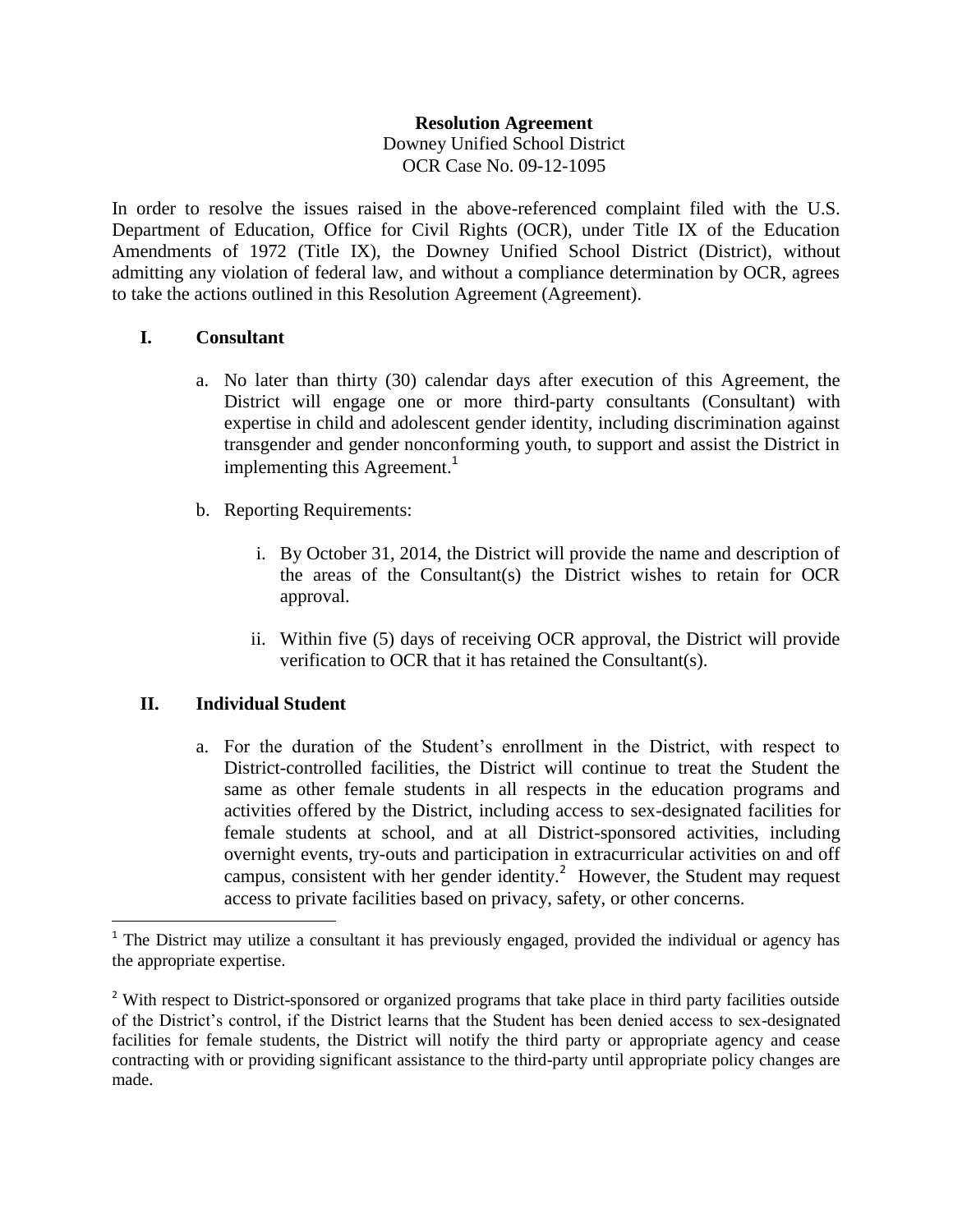$\overline{\phantom{a}}$ 

- b. The District will ensure that the Student is not disciplined for acting or appearing in a manner that does not conform to stereotypical notions of masculinity or femininity. This Agreement does not preclude the District from applying its disciplinary procedures to any student, including the Student, in a nondiscriminatory manner.
- c. The District will notify the Student and the Complainant that they may, at any point during the Student's enrollment in the District, request that the District develop a Student Success Plan (SSP) to ensure the Student has equal access and equal opportunity to participate in all programs and activities, and is otherwise protected from gender-based discrimination at school. If the District receives such a request, it will:
	- i. offer the Student and Complainant an opportunity to involve relevant individuals in the formation of the SSP including, an advocate or representative of the Complainant's choice (if any), a medical professional of the Complainant's choice (if any), and District personnel familiar with the Student:<sup>3</sup>
	- ii. develop a SSP to provide the Student with safe and equitable access to all school and District facilities and activities, addressing any particular issues raised by the Student or Complainant;
	- iii. document its meetings, recommendations, and decisions, including, but not limited to, the date and location of each meeting, the names and positions of all participants, the basis for its recommendations and decisions, and supporting or relevant documentation submitted by the Complainant or other meeting participant; and
	- iv. when the need arises or at any time upon the request of the Student or the Complainant, review the Student's particularized circumstances to determine whether the existing SSP is meeting her educational needs and ensure that the Student has equal access to and equal opportunity to participate in the District's education programs and activities. Once constituted, the SSP will be in place for the remainder of the Student's enrollment in the District or until the Complainant requests in writing that it be terminated.
- d. The District will remove all discipline imposed on the Student during the 2011- 2012 school year, and all related documentation, from the Student's records.

<sup>&</sup>lt;sup>3</sup> The District will not bear the costs of the student's medical professional or advocate, if any.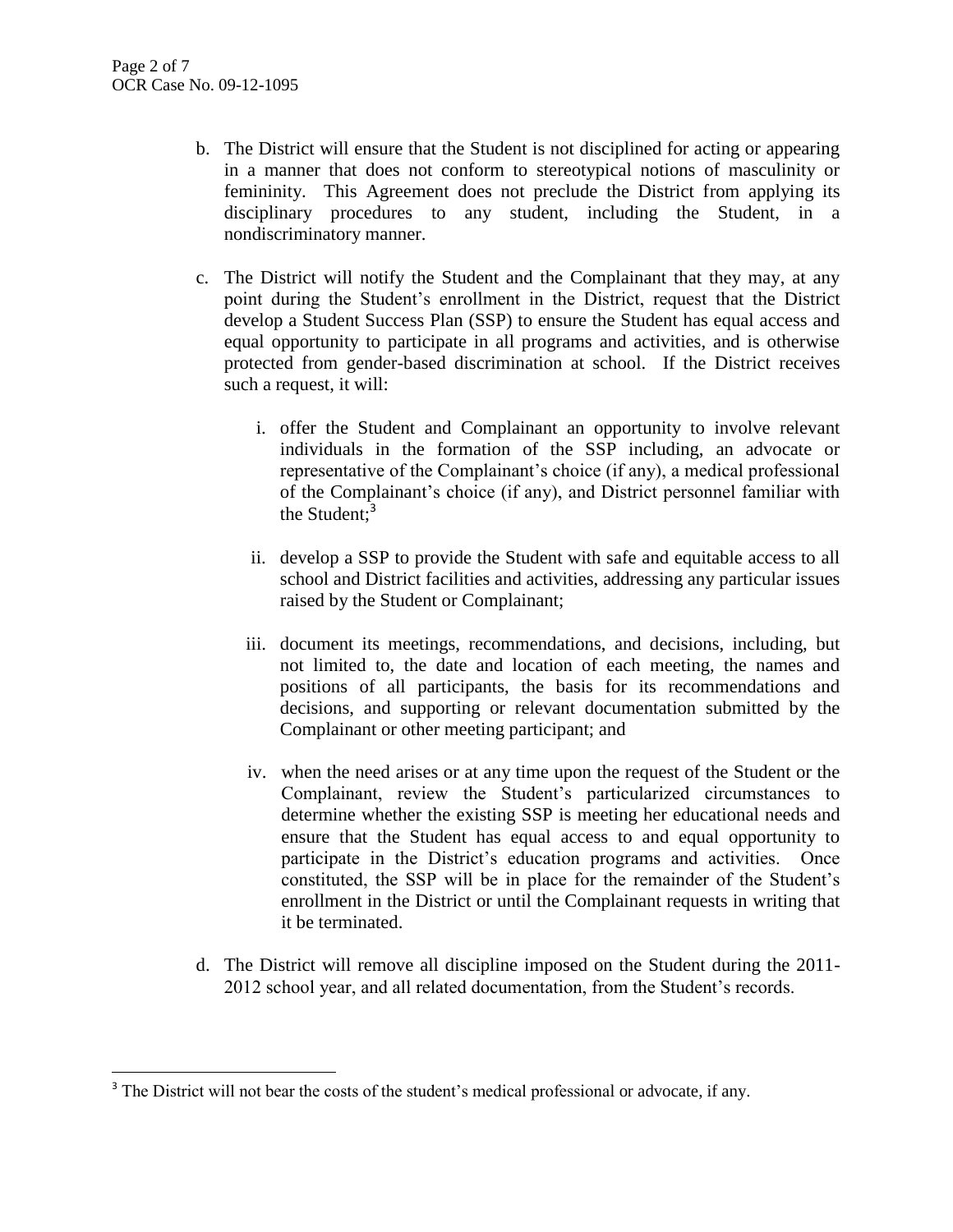- e. Reporting Requirements:
	- i. By October 30, 2014 the District will provide OCR with verification that the Student and Complainant have been notified in writing of the availability of the SSP in accordance with Section II.c above.
	- ii. If a SSP is formed for the Student, the District will provide OCR with a report of any meetings held regarding the SSP, including the documentation described in Section II.c.iii above, within five (5) days of the end of each semester for the term of this Agreement.
	- iii. By October 30, 2014, the District will provide OCR with verification that it has revised the Student's records in accordance with Section II.d above, including a copy of the Student's records from the 2011-2012 school year.

### **III. District Policies and Procedures**

- a. The District will continue to review its policies, procedures, and regulations applicable to or governing student participation in all programs and activities offered by the District, and make any necessary revisions or modifications to ensure that all students, including students who do not conform to sex stereotypes, are provided an equal opportunity to participate in all such programs and activities in a manner that does not discriminate based on sex, gender identity or gender expression.
- b. The District will develop a Student Success Plan implementation guide for site administrators, faculty, and staff addressing how the Student Success Plan process and the District's gender-based discrimination policies, including those revised or modified under Section III.a above, applies to transgender and gender nonconforming students.
- c. The District will revise any complaint procedures that apply to sexual and genderbased harassment complaints, and related documents and materials, to reflect Title IX legal and investigatory standards, including the appropriate legal standards, interim measures, investigative steps, and potential remedies.
- d. The District will include a description of the SSP process in its annual Parent Student Guide and on its website, including information on the purpose of an SSP, how to request an SSP and an explanation that individuals who are familiar with the student's needs and the student may participate in the SSP process. The description will also include examples of when an SSP might be appropriate, including examples related to gender identity and gender transitions.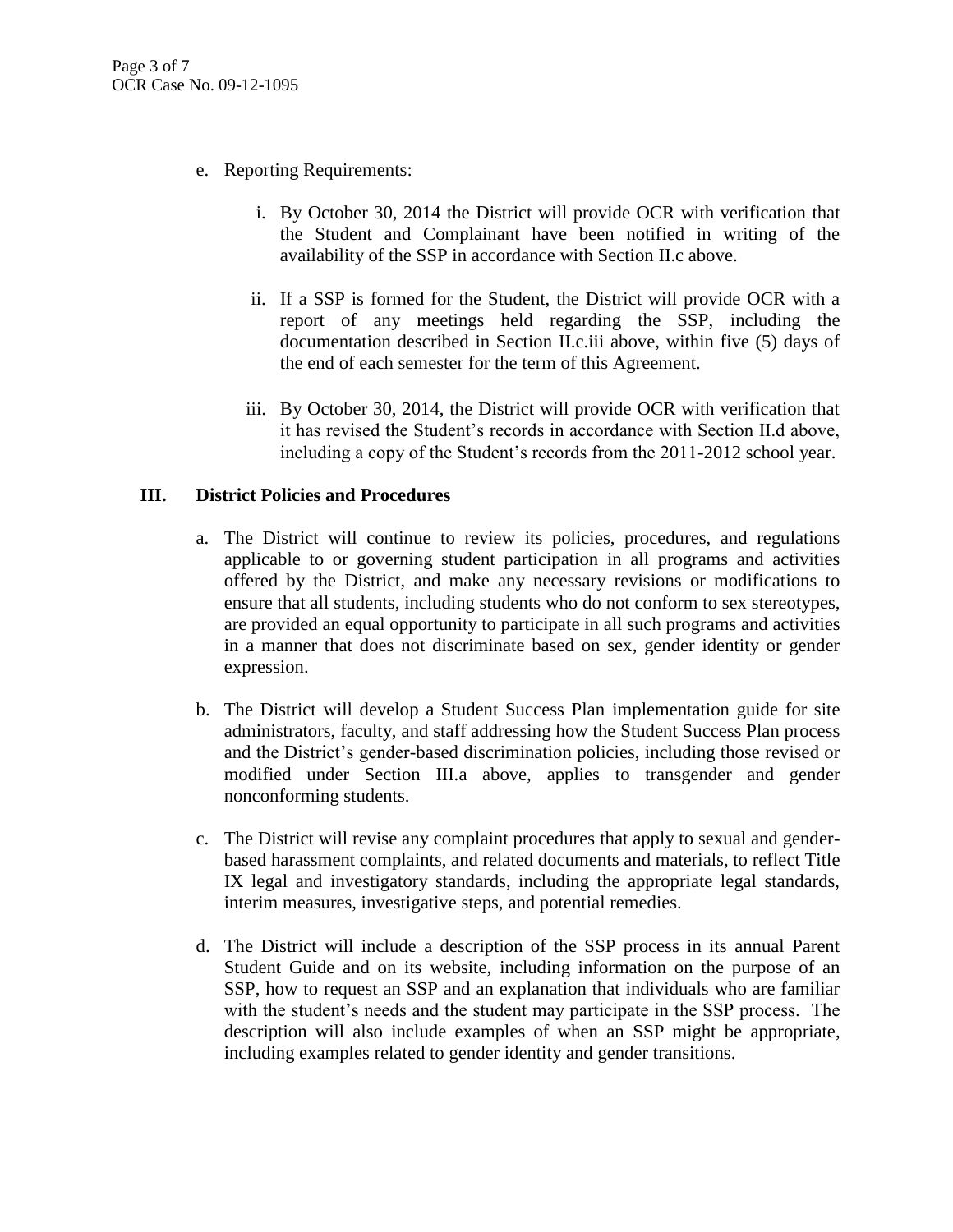- e. Reporting Requirements:
	- i. By December 15, 2014 the District will provide OCR with a draft of the policies, procedures and regulations revised or modified in accordance with Sections III.a and Section III.c above for approval.
	- ii. Within thirty (30) days of OCR approval, the District will provide verification that it has adopted the revised policies, procedures and regulations.
	- iii. By January 30, 2015, the District will provide OCR with a draft of the implementation guide developed in accordance with Section III.b above for approval.
	- iv. Within ten (10) days of OCR approval, the District will provide verification that it has adopted the implementation guide.

# **IV. Professional Development**

- a. By March 31, 2015, the District, in consultation with the Consultant(s), will conduct mandatory training on issues related to gender nonconformance and gender-based harassment for District and school-site administrators with responsibility for investigating or supervising the investigation of gender-based harassment complaints and implementing other relevant anti-discrimination policies and procedures regarding transgender and gender nonconforming students. The training will be tailored to ensure that employees understand their obligations, in the context of their particular position, for identifying and responding to gender-based harassment and providing transgender and gender nonconforming students with equal access to and equal opportunity to participate in the District's programs and activities. The training will include, at a minimum:
	- i. comprehensive information on gender identity and nonconformance, gender stereotypes and gender-based harassment, and the negative impact that such harassment has on the educational environment; and
	- ii. a review of the policies, complaint procedures and regulations adopted, modified or revised under this Agreement.
- b. Starting with the 2014-2015 school year, and through the term of this Agreement, the District will ensure that information regarding the District's obligations to prevent and address gender-based discrimination; an overview of the District's complaint procedures that apply to sexual and gender based harassment complaint; and best practices for creating a nondiscriminatory school environment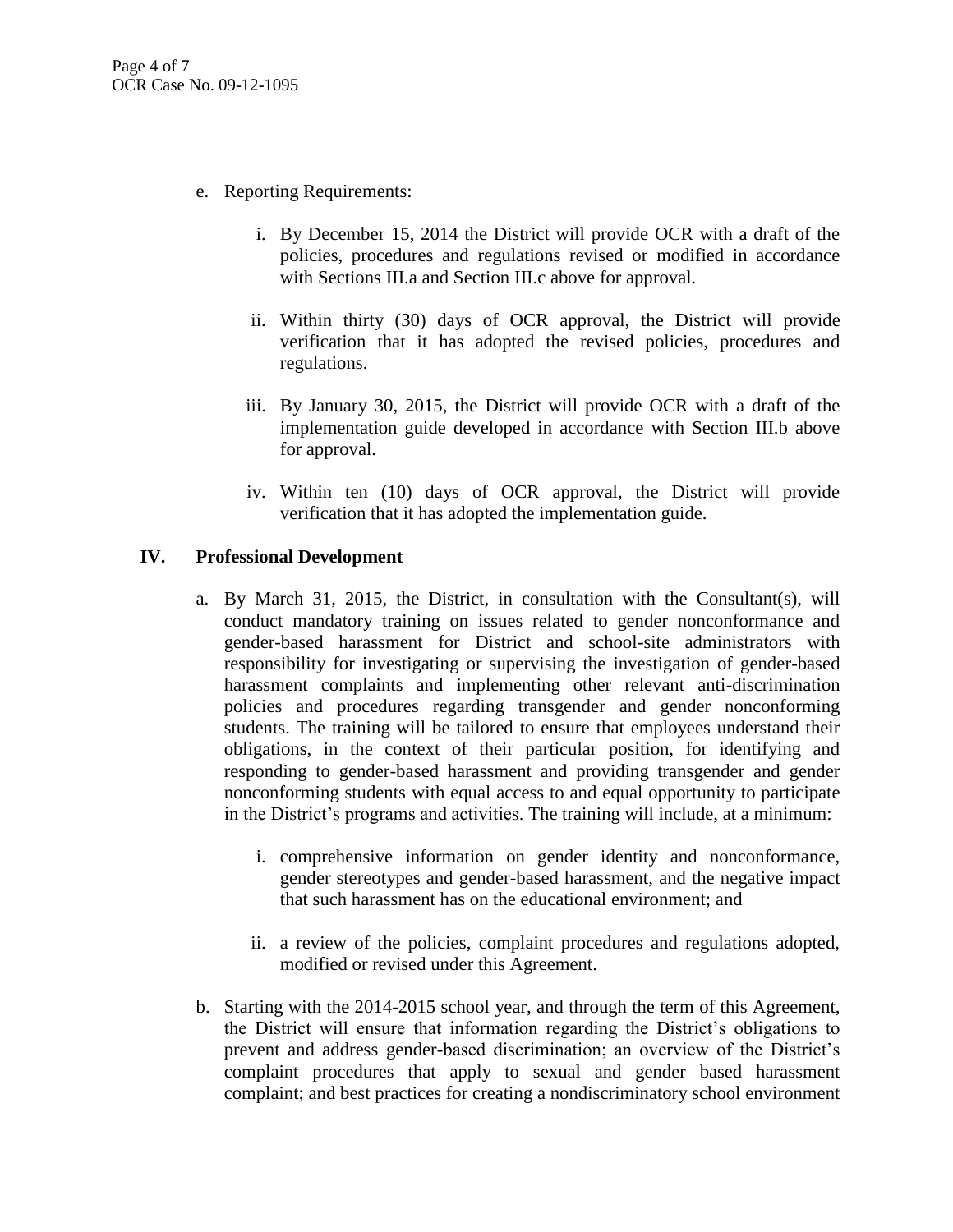for gender nonconforming and transgender students is incorporated into its mandatory sexual harassment and other relevant trainings for all faculty, certified staff, and other staff who interact with students at any grade level.

- c. Reporting Requirements:
	- i. By January 30, 2015, the District will submit a draft plan for implementation of the training in developed in accordance with Section IV.a-b above, for OCR approval, including the training date(s), the name and description of relevant expertise of each presenter and a description of the training content.
	- ii. For the term of this Agreement, the District will provide OCR with documentation of the implementation of the staff training within thirty (30) days of the end of each semester. The documentation will include, at a minimum, the date of the training(s), a copy of the materials provided to staff and a list of training participants.

### **V. School Climate**

- a. Starting with the 2014-2015 school year, and annually for the term of this Agreement, the District, in consultation with the Consultant(s), will incorporate age-appropriate instruction into its curriculum and activities for all students on gender identity, gender-based discrimination and examples of prohibited conduct, including harassment, in all school-related contexts.
- b. The District, in consultation with the Consultant(s), will conduct a school climate assessment at the Student's school, including a student and parent survey, during the 2014-2015 school year to evaluate the effectiveness of its bullying and harassment prevention efforts and the extent to which all students, including gender nonconforming and transgender students, are subjected to or witness sexual and gender-based harassment. The student survey shall require parental notification and consent prior to its administration.
- c. Beginning with the 2015-2016 school year, and through the term of this Agreement, the District will conduct the assessment described in Section V.b above at all District middle and high schools. The District may utilize the California Healthy Kids Survey (CHKS), provided that it addresses the topics outlined in Section Vb above. If OCR determines that CHKS does not adequately address the topics outlined in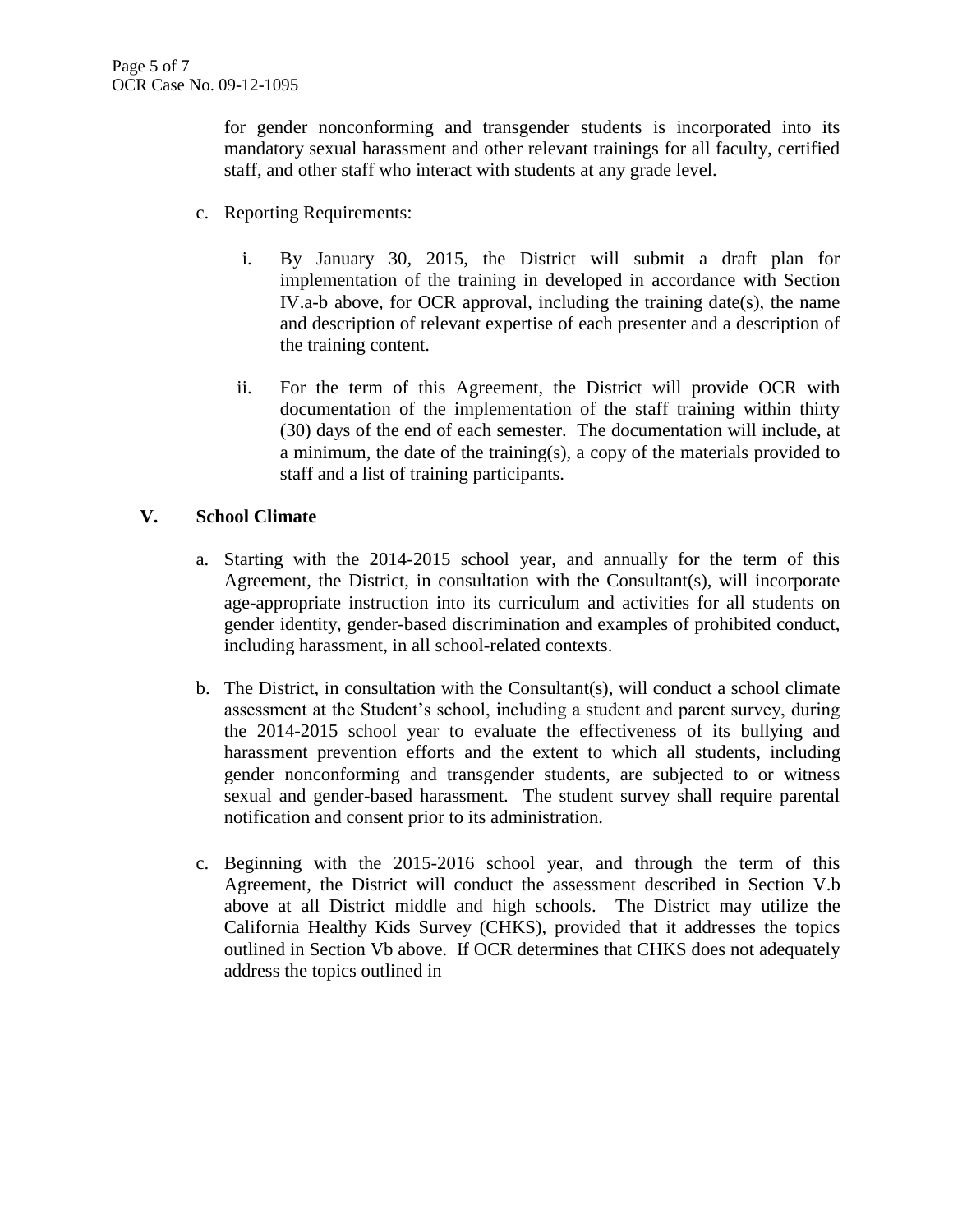Section V.b above, the District will work in good faith with OCR to develop, identify or modify an appropriate school climate survey.

- d. Reporting Requirements:
	- i. By December 15, 2014, the District will submit a draft plan for implementation of the student instruction developed in accordance with Section V.a above, for OCR approval, including a timeline for the delivery of the instruction and a description of the content for each grade level.
	- ii. By December 15, 2014 the District will submit a draft plan for school climate assessments developed in accordance with Sections V.b-c above, for OCR approval, including an assessment timeline, the student and parent survey instrument and a description of how the assessment will be conducted.
	- iii. For the term of this Agreement, the District will provide OCR with documentation of the implementation of the student instruction and school climate assessment within thirty (30) days of the end of each semester. The documentation will include, at a minimum, the date(s) the instruction was provided, a description of the instructional content provided to each grade level, a copy of the student and parent survey instrument, the survey results, the District's analysis and any relevant recommendations or responsive actions.

# **VI. Monitoring**

- a. The District understands that OCR will not close the monitoring of this Agreement until OCR determines that the District has fulfilled its terms and is in compliance with the regulation implementing Title IX, at 34 C.F.R. §106.31, which was at issue in this case.
- b. The District further understands that during the monitoring of this agreement, if necessary, OCR may visit the District interview staff and students, and request such additional reports or data as are necessary for OCR to determine whether the District has fulfilled the terms of this agreement and is in compliance with the regulation implementing Title IX, at 34 C.F.R. §106.31, which was at issue in this case. By signing this Agreement, the District agrees to provide data and other information in a timely manner in accordance with the reporting requirements of this Agreement.